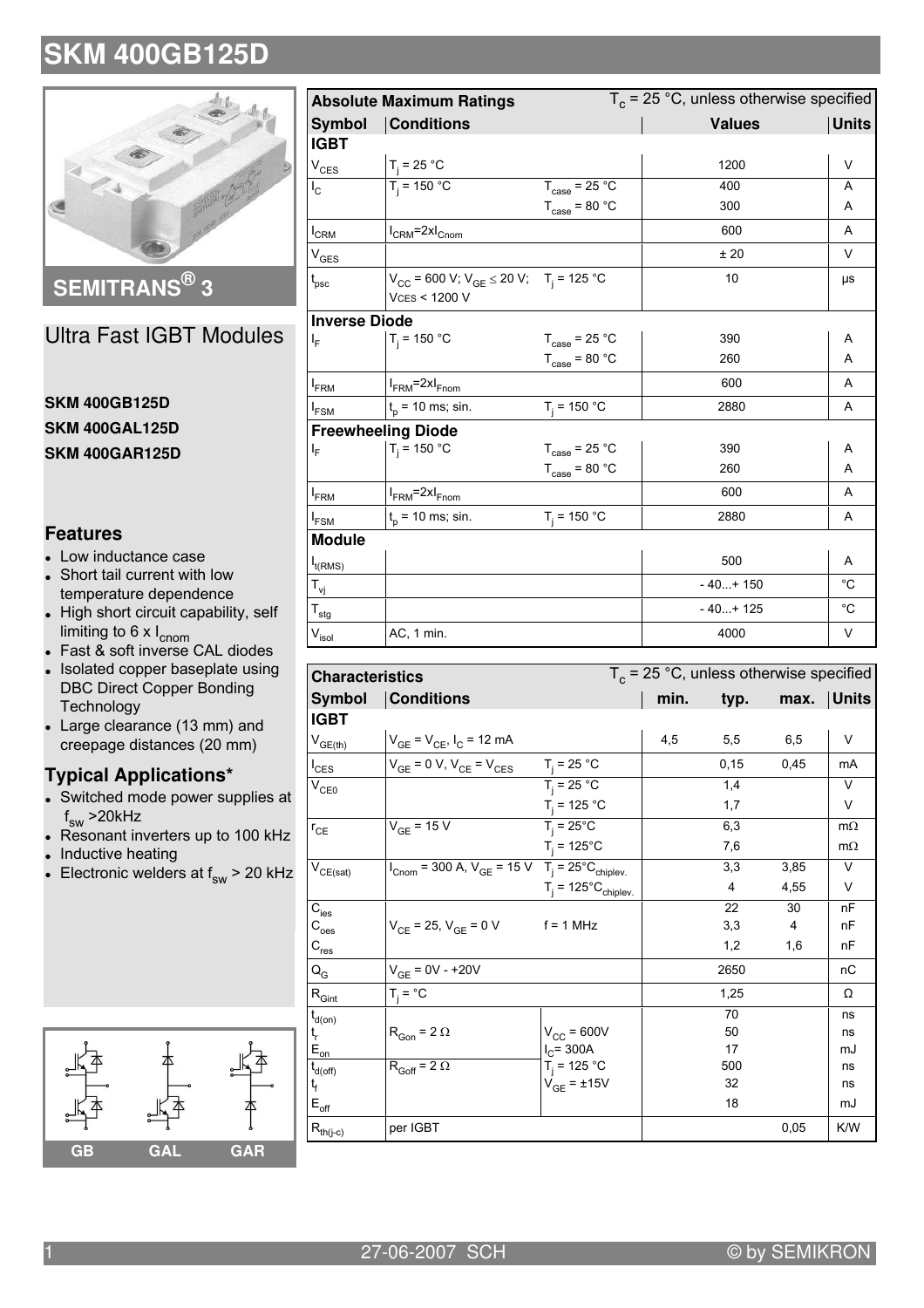

SEMITRANS<sup>®</sup> 3

## **Ultra Fast IGBT Modules**

**SKM 400GB125D SKM 400GAL125D SKM 400GAR125D** 

#### **Features**

- Low inductance case
- Short tail current with low temperature dependence
- High short circuit capability, self limiting to  $6 \times I_{\text{cnom}}$
- Fast & soft inverse CAL diodes
- Isolated copper baseplate using **DBC Direct Copper Bonding** Technology
- Large clearance (13 mm) and creepage distances (20 mm)

## **Typical Applications\***

- Switched mode power supplies at  $f_{sw}$  >20kHz
- Resonant inverters up to 100 kHz
- Inductive heating
- Electronic welders at  $f_{sw}$  > 20 kHz

| <b>Characteristics</b>                                    |                                                                                              |                                            |      |      |       |                |
|-----------------------------------------------------------|----------------------------------------------------------------------------------------------|--------------------------------------------|------|------|-------|----------------|
|                                                           | <b>Symbol Conditions</b>                                                                     |                                            | min. | typ. | max.  | <b>Units</b>   |
| <b>Inverse Diode</b>                                      |                                                                                              |                                            |      |      |       |                |
|                                                           | $V_F = V_{EC}$   $I_{Fnom} = 300$ A; $V_{GE} = 0$ V $T_j = 25$ °C <sub>chiplev</sub> .       |                                            |      | 2    | 2,5   | V              |
|                                                           |                                                                                              |                                            |      | 1,8  |       | $\vee$         |
| $V_{F0}$                                                  |                                                                                              | $T_j = 125 °C_{chiplev.}$<br>$T_j = 25 °C$ |      | 1,1  | 1,2   | $\vee$         |
|                                                           |                                                                                              | $T_j = 125 °C$<br>$T_j = 25 °C$            |      |      |       | V              |
| $r_F$                                                     |                                                                                              |                                            |      | 3    | 4,3   | $m\Omega$      |
|                                                           |                                                                                              | $T_j = 125 °C$                             |      |      |       | $m\Omega$      |
| $I_{RRM}$                                                 | $I_F = 300 A$                                                                                | $T_i = 125 °C$                             |      | 350  |       | A              |
| $Q_{rr}$                                                  | $di/dt = 8300$ A/ $\mu$ s                                                                    |                                            |      | 45   |       | μC             |
| $E_{rr}$                                                  | $V_{GE}$ = 0 V; $V_{CC}$ = 600 V                                                             |                                            |      | 16   |       | mJ             |
| $\mathsf{R}_{\mathsf{th}(j\text{-}\mathsf{c})\mathsf{D}}$ | per diode                                                                                    |                                            |      |      | 0,125 | K/W            |
|                                                           | <b>Freewheeling Diode</b>                                                                    |                                            |      |      |       |                |
| $V_F = V_{EC}$                                            | $I_{\text{Fnom}}$ = 300 A; $V_{\text{GE}}$ = 0 V T <sub>j</sub> = 25 °C <sub>chiplev</sub> . |                                            |      | 2    | 2,5   | V              |
|                                                           |                                                                                              | $T_j = 125 °C_{chiplev.}$<br>$T_j = 25 °C$ |      | 1,8  |       | V              |
| $\rm V_{F0}$                                              |                                                                                              |                                            |      | 1,1  | 1,2   | $\vee$         |
|                                                           |                                                                                              | $T_j = 125 °C$<br>$T_i = 25 °C$            |      |      |       | V              |
| $r_F$                                                     |                                                                                              |                                            |      | 3    | 4,3   | $\vee$         |
|                                                           |                                                                                              | $T_j = 125 °C$                             |      |      |       | V              |
| $I_{RRM}$                                                 | $I_F = 300 A$                                                                                | $T_i = 125 °C$                             |      | 350  |       | A              |
| $\mathsf{Q}_{\mathsf{r}\mathsf{r}}$                       | $di/dt = 8300$ A/ $\mu$ s                                                                    |                                            |      | 45   |       | μC             |
| $E_{rr}$                                                  | $V_{GE}$ = 0 V; $V_{CC}$ = 600 V                                                             |                                            |      | 16   |       | mJ             |
| $R_{th(j-c)FD}$                                           | per diode                                                                                    |                                            |      |      | 0,125 | K/W            |
| <b>Module</b>                                             |                                                                                              |                                            |      |      |       |                |
| $L_{CE}$                                                  |                                                                                              |                                            |      | 15   | 20    | nН             |
| $R_{CC' + EE'}$                                           | res., terminal-chip                                                                          | $T_{\text{case}} = 25 \text{ °C}$          |      | 0,35 |       | $m\Omega$      |
|                                                           |                                                                                              | $T_{\text{case}}$ = 125 °C                 |      | 0,5  |       | $m\Omega$      |
| $R_{th(c-s)}$                                             | per module                                                                                   |                                            |      |      | 0,038 | K/W            |
| $M_s$                                                     | to heat sink M6                                                                              |                                            | 3    |      | 5     | N <sub>m</sub> |
| $M_t$                                                     | to terminals M6                                                                              |                                            | 2,5  |      | 5     | Nm             |
| w                                                         |                                                                                              |                                            |      |      | 325   | g              |

This is an electrostatic discharge sensitive device (ESDS), international standard IEC 60747-1, Chapter IX.

\* The specifications of our components may not be considered as an assurance of component characteristics. Components have to be tested for the respective application. Adjustments may be necessary. The use of SEMIKRON products in life support appliances and systems is subject to prior specification and written approval by SEMIKRON. We therefore strongly recommend prior consultation of our personal.

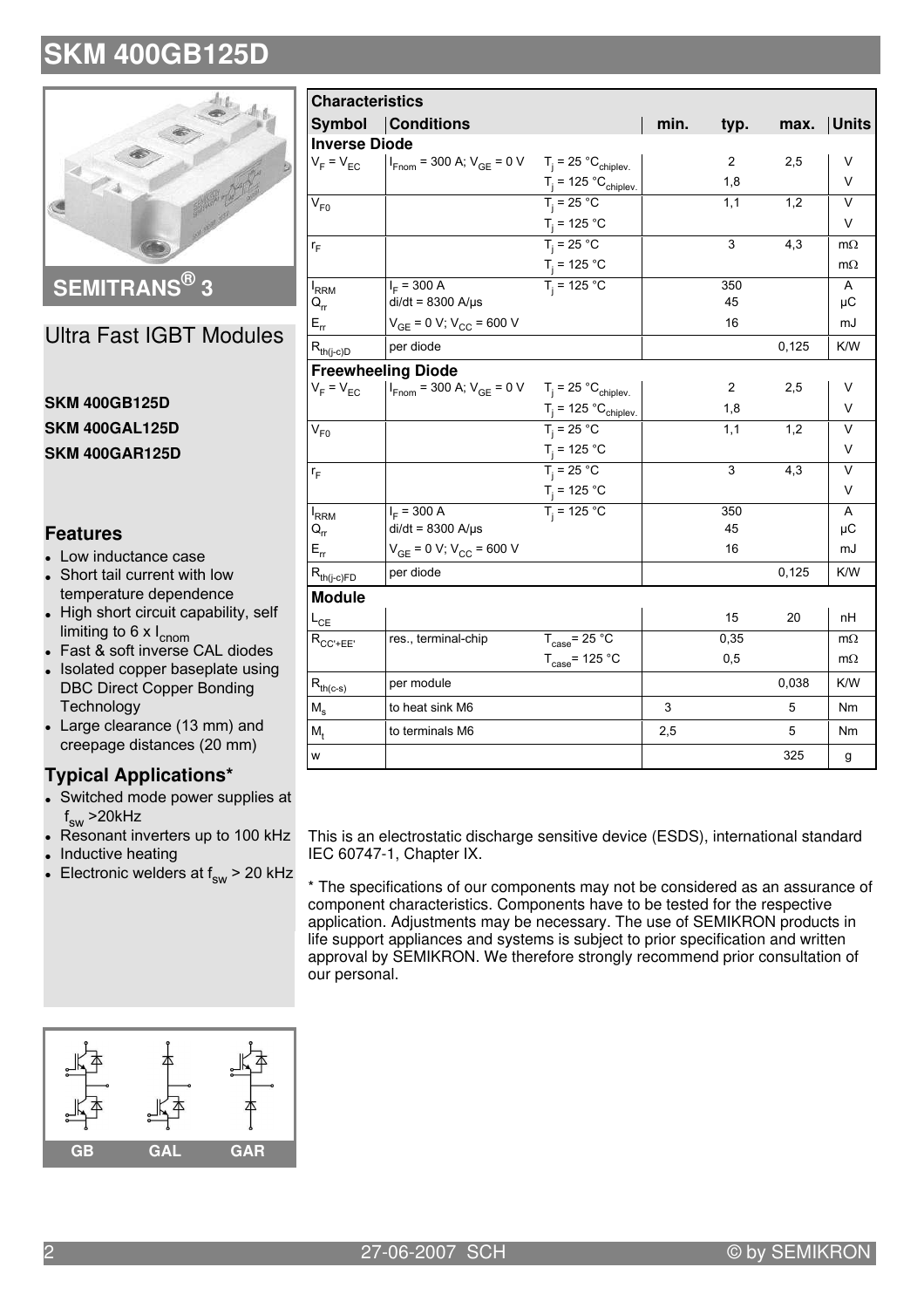

Ultra Fast IGBT Modules

#### **SKM 400GB125D SKM 400GAL125D SKM 400GAR125D**

#### **Features**

- Low inductance case
- Short tail current with low temperature dependence
- High short circuit capability, self limiting to 6 x l<sub>cnom</sub>
- Fast & soft inverse CAL diodes
- $\bullet$ Isolated copper baseplate using DBC Direct Copper Bonding Technology
- Large clearance (13 mm) and creepage distances (20 mm)

## **Typical Applications\***

- Switched mode power supplies at f<sub>sw</sub> >20kHz
- Resonant inverters up to 100 kHz
- $\bullet$ Inductive heating
- $\bullet~$  Electronic welders at  $\mathsf{f}_{_{\mathrm{SW}}}$  > 20 kHz



| $Z_{th}$<br><b>Symbol</b>                                                       | <b>Conditions</b> | <b>Values</b> | <b>Units</b> |
|---------------------------------------------------------------------------------|-------------------|---------------|--------------|
| $\mathsf{Z}_{\mathsf{th}(\mathsf{j}\text{-}\mathsf{c})\mathsf{l}}^{\mathsf{Z}}$ |                   |               |              |
|                                                                                 | $i = 1$           | 36            | mk/W         |
| $\mathsf{R}_{\mathsf{i}}$                                                       | $i = 2$           | 10,5          | mk/W         |
| $\mathsf{R}_{\mathsf{i}}$                                                       | $= 3$             | 3             | mk/W         |
| $R_i$                                                                           | $i = 4$           | 0,5           | mk/W         |
| tau <sub>i</sub>                                                                | $= 1$<br>Ť        | 0,0744        | $\mathbf s$  |
| $tau_i$                                                                         | $i = 2$           | 0,0078        | $\mathbf s$  |
| $tau_i$                                                                         | $= 3$<br>i        | 0,0016        | $\mathbf s$  |
| tau <sub>i</sub>                                                                | $i = 4$           | 0,0002        | ${\bf s}$    |
| $\frac{Z}{R_i^{\text{th}(j-c)D}}$                                               |                   |               |              |
|                                                                                 | $i = 1$           | 75            | mk/W         |
| $R_i$                                                                           | $= 2$             | 38            | mk/W         |
| $R_i$                                                                           | $= 3$             | 10,6          | mk/W         |
| $R_i$                                                                           | $= 4$<br>i        | 1,4           | mk/W         |
| $tau_i$                                                                         | $= 1$<br>т        | 0,0386        | s            |
| tau <sub>i</sub>                                                                | $= 2$<br>i        | 0,0201        | s            |
| $tau_i$                                                                         | $i = 3$           | 0,001         | ${\bf s}$    |
| $tau_i$                                                                         | $i = 4$           | 0,003         | $\mathbf s$  |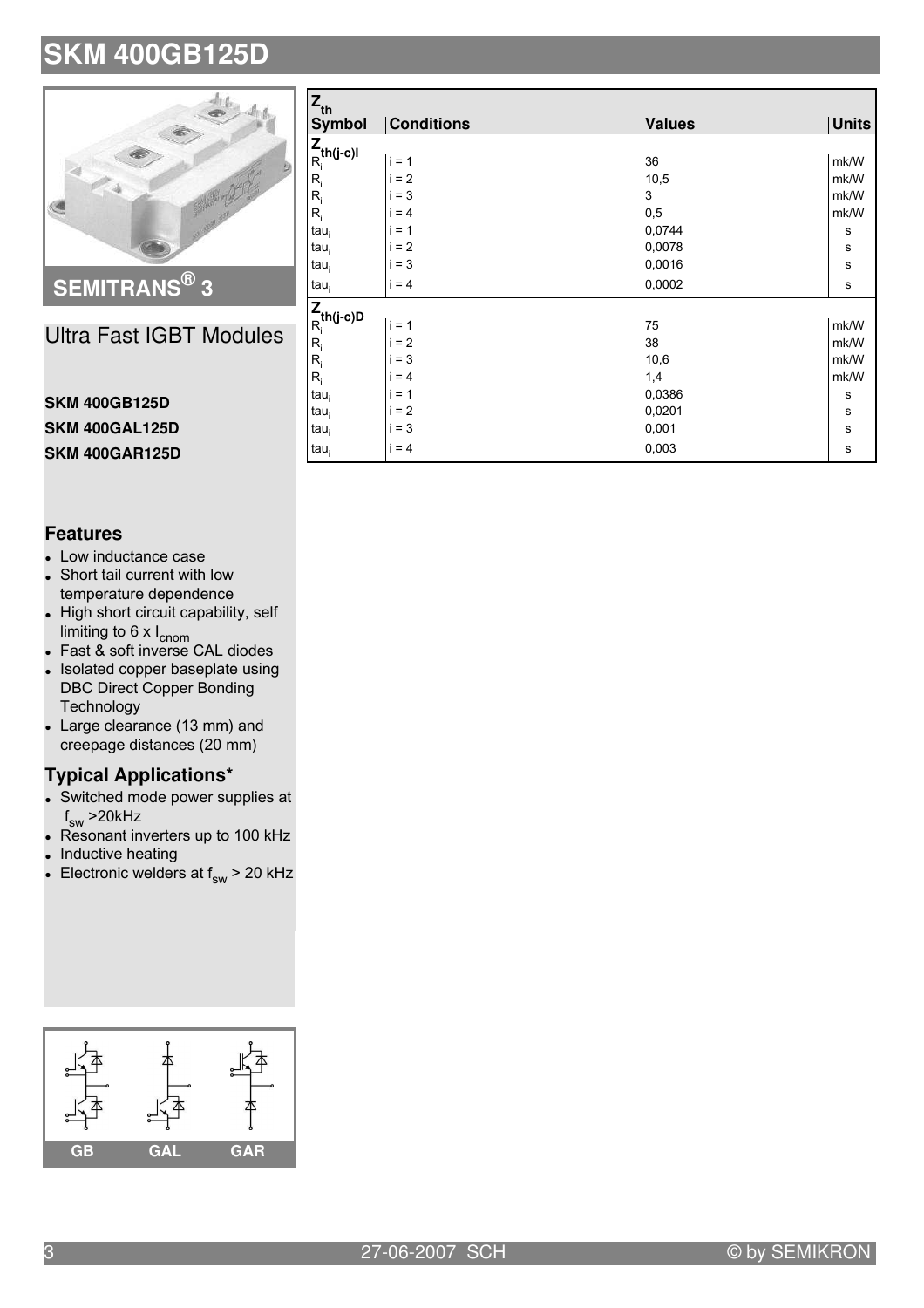









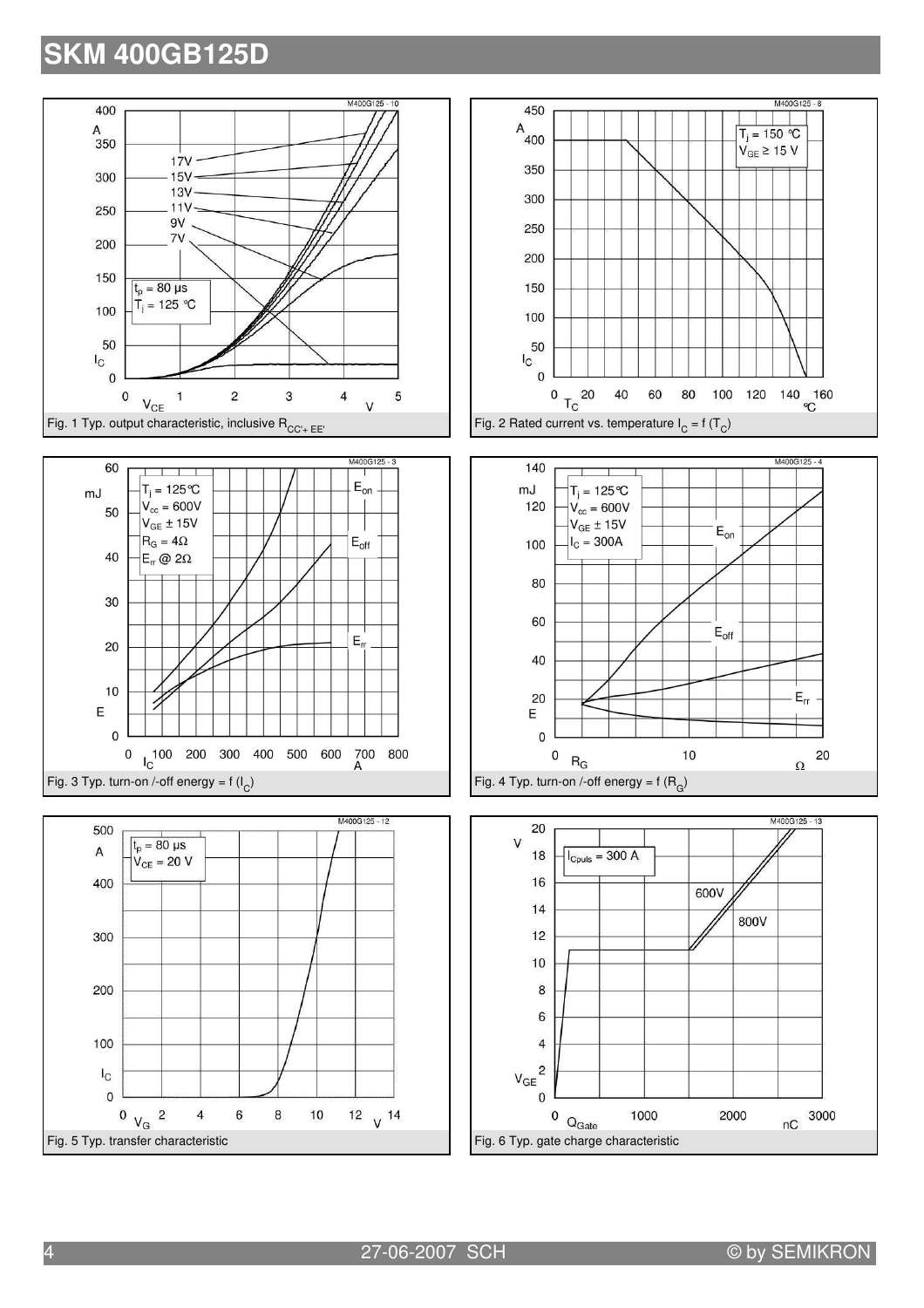

5 27-06-2007 SCH © by SEMIKRON